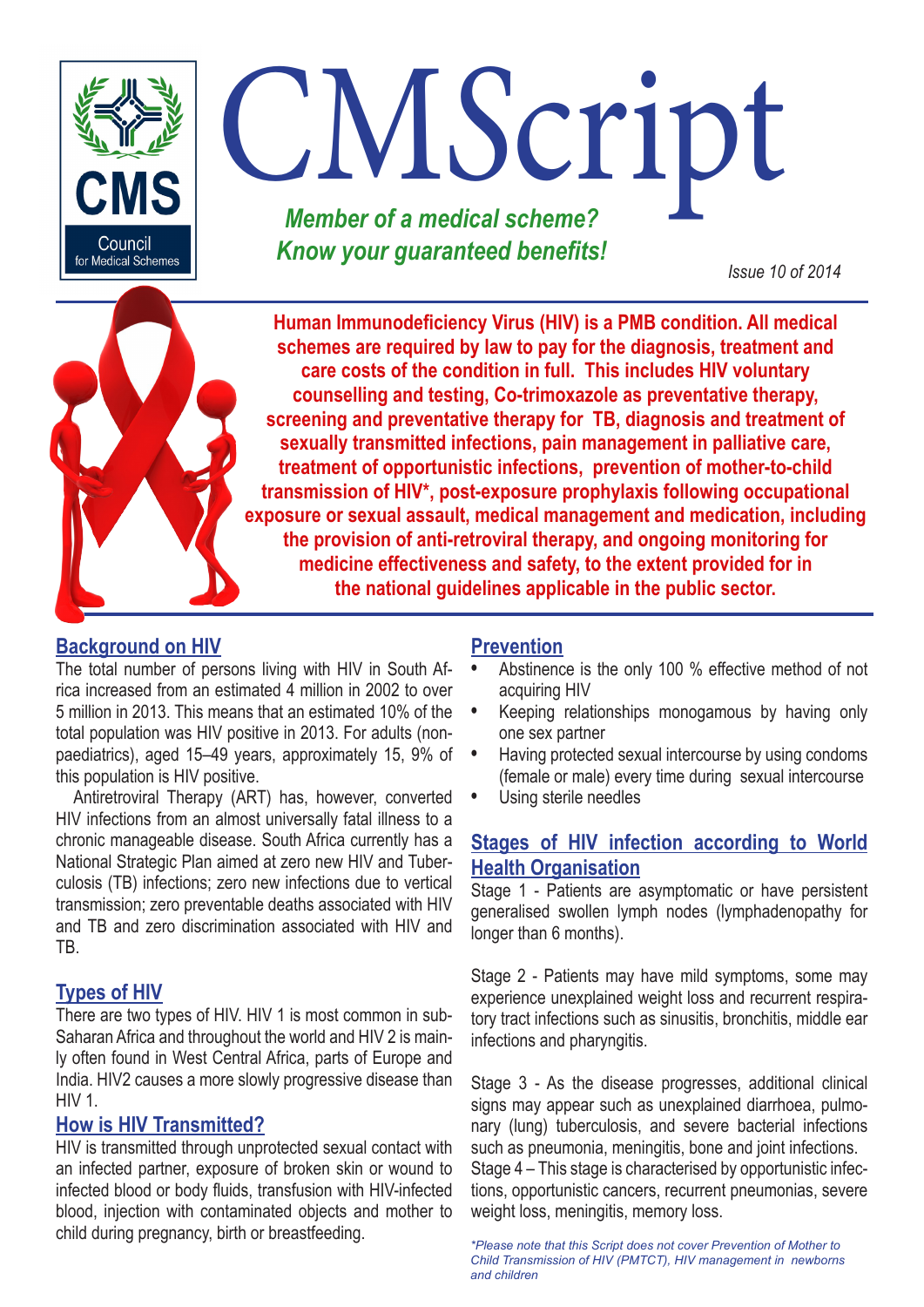## **How is HIV diagnosed?**

Pre- and post-test counselling should be provided to patients before any testing can be done. HIV screening tests can be done in the providers' rooms using rapid test kit to diagnose HIV. Blood taken from a finger prick or oral mucous can be used for testing. Results are often available within 20 to 30 minutes. If the test results are positive, another rapid test may be done to confirm the diagnosis. When the initial and the confirmatory test are discordant, the provider needs to send blood to the laboratory for Enzyme Linked Immonosorbent Assay (Elisa).

Alternatively a blood test can be done at the laboratory. When the test is positive the laboratory will do an HIV confirmatory test. The most commonly used blood test is Elisa. Once the blood result is positive, a second test may be done to confirm the result.

## **Benefits of knowing HIV status**

**2**

Knowing your status gives you the ability to plan properly for the future. Important decisions such as having children, protecting yourself and others by using condoms, accessing healthcare, and getting support for treatment to prevent opportunistic infections like (TB) makes knowing your status necessary.

Patients with a CD4 count above 350 not yet eligible for ART require referral to a wellness programme for regular follow up. This programme performs CD4 count testing twice a year, offers the patient advice on how to avoid HIV transmission to sexual partners and children, and undertakes counselling on nutrition and contraception. Furthermore, initiation of Isoniazid (INH) prophylaxis may be done if the patient is asymptomatic for TB, while an annual pap smear may be done in females.

## **Treatment**

Standard antiretroviral (ARV) therapy consists of the use of at least three ARV drugs to maximally suppress HIV and stop the progression of the HIV disease.

Antiretroviral (ARV) Drugs commonly used are:

- **•** Nucleoside Reverse Transcriptase (NRTI) inhibitors such as AZT (Zidovudine) and Lamivudine (3TC)
- **•** Non-Nucleoside Transcriptase (NNRTI) inhibitors like Nevirapine (NVP) and Efavirenz (EFV)
- **•** Protease Inhibitors (PI) such as Lopinavir/Ritonavir (LPV/r)

| <b>Eligible to Start ART</b>                                                                                                                                                                                                                                                                            | Require ART initiation within 7 days of being eligible |
|---------------------------------------------------------------------------------------------------------------------------------------------------------------------------------------------------------------------------------------------------------------------------------------------------------|--------------------------------------------------------|
| CD4 count <350 cells/mm3 irrespective of WHO clinical<br>stage                                                                                                                                                                                                                                          | HIV positive women who are pregnant or breast feeding  |
| <b>Irrespective of CD4 count</b><br>o All types of TB (In patients with TB/HIV drug resistant or<br>sensitive TB, including extra pulmonary TB)<br>o HIV positive women who are pregnant or breast feeding<br>0r<br>Patients with Cryptococcus meningitis or TB meningitis<br>(defer ART for 4-6 weeks) | Patients with low CD4 <200                             |
| WHO stage 3 or 4 irrespective of CD4 count                                                                                                                                                                                                                                                              | Patients with Stage 4, irrespective of CD4 count       |
|                                                                                                                                                                                                                                                                                                         | Patients with TB/HIV co morbidity with CD4 count < 50  |

## **Standardised national eligibility criteria for starting ART regimens for adults and adolescents**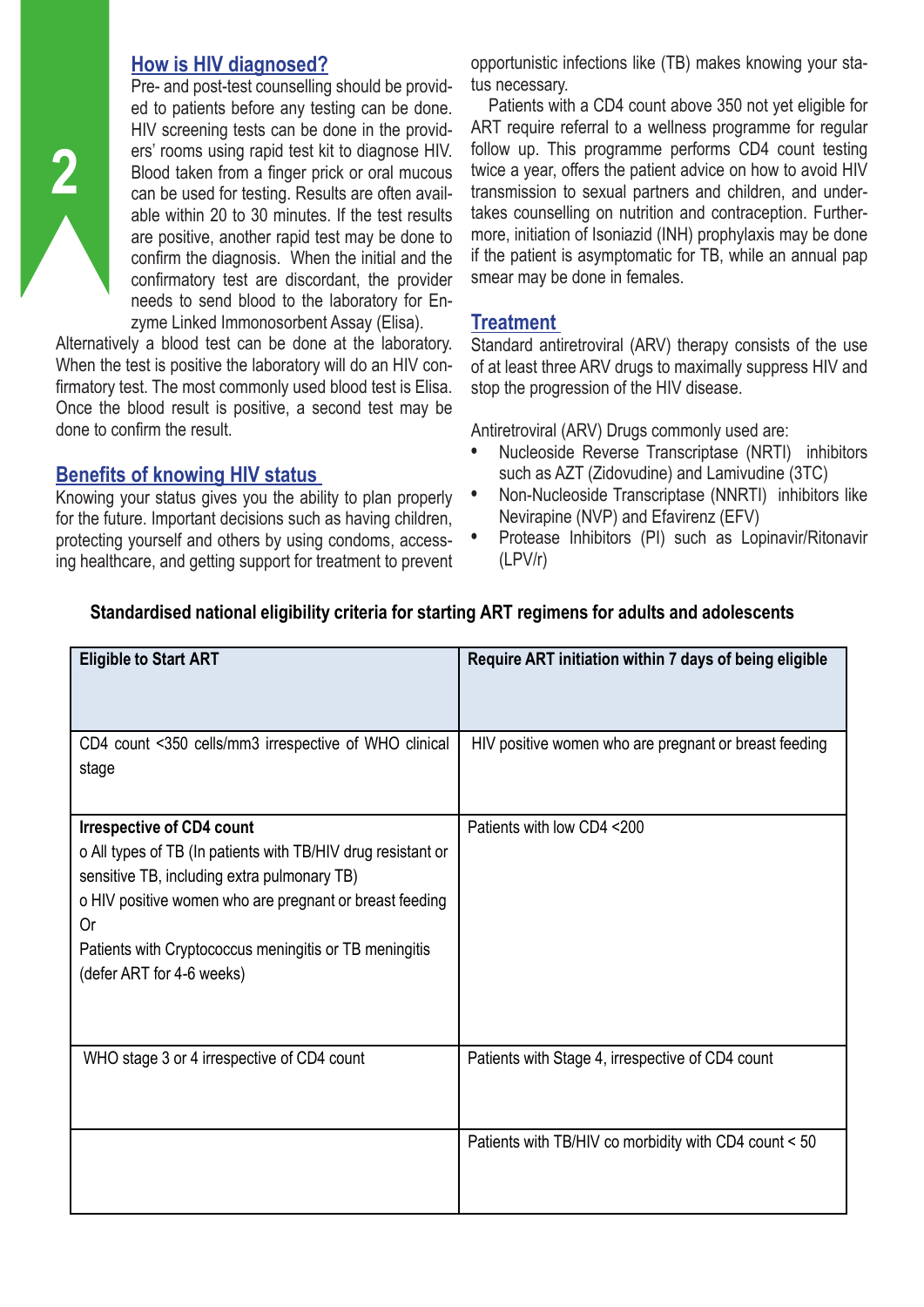| <b>First Line</b>                                                                            |                                                                                                    |                                                                                                                                                                                                                                                                                                              |  |  |  |  |  |
|----------------------------------------------------------------------------------------------|----------------------------------------------------------------------------------------------------|--------------------------------------------------------------------------------------------------------------------------------------------------------------------------------------------------------------------------------------------------------------------------------------------------------------|--|--|--|--|--|
| All new patients needing<br>treatment, including pregnant women                              | Tenofovir + Lamivudine /Emtricitibine For TB co-infection Efavirenz is<br>+ Nevirapine / Efavirenz | preferred. For pregnant women or<br>women of child bearing age, not on<br>reliable contraception, NVP is<br>preferred. Replace Efavirenz with<br>Nevirapine in patients with significant<br>psychiatric co-morbidity.                                                                                        |  |  |  |  |  |
| Currently on Stavudine (d4T) -based Stavudine + Lamivudine +<br>regimen with no side-effects | Nevirapine/Efavirenz                                                                               | Remain<br>Stavudine<br>if<br>well<br>on<br>tolerated. Switch to Tenofovir<br>if at<br>BMI,<br>high risk of toxicity<br>(high<br>pregnant)                                                                                                                                                                    |  |  |  |  |  |
| Contraindication to                                                                          | Zidovudine + Lamivudine +                                                                          |                                                                                                                                                                                                                                                                                                              |  |  |  |  |  |
| Tenofovir such as renal disease                                                              | Nevirapine/Efavirenz                                                                               |                                                                                                                                                                                                                                                                                                              |  |  |  |  |  |
|                                                                                              | <b>Second Line</b>                                                                                 |                                                                                                                                                                                                                                                                                                              |  |  |  |  |  |
| Failing on a Stavudine or<br>Zidovudine based 1st line<br>regimen                            | Tenofovir + Lamivudine<br>/Emtricitibine<br>+ Lopinavir/ Ritonavir                                 | Virological failure must be followed by<br>intensive adherence management, as<br>re-suppression is often possible. If<br>repeat VL remains >1000 in 3 months<br>despite adherence intervention,<br>switch.                                                                                                   |  |  |  |  |  |
| Failing on a Tenofovir based<br>1st line regimen                                             | Zidovudine + Lamivudine +<br>Lopinavir/ Ritonavir                                                  | Virological failure must be followed by<br>intensive adherence management, as<br>re-suppression is often possible. If<br>repeat VL remains >1000 in 3 months<br>despite adherence intervention,<br>switch.                                                                                                   |  |  |  |  |  |
| Dyslipidaemia or diarrhoea                                                                   | Switch Lopinavir/ Ritonavir to                                                                     |                                                                                                                                                                                                                                                                                                              |  |  |  |  |  |
| associated with Lopinavir/ Ritonavir                                                         | Atazanavir/Ritonavir                                                                               |                                                                                                                                                                                                                                                                                                              |  |  |  |  |  |
| <b>Third line or Salvage Therapy</b>                                                         |                                                                                                    |                                                                                                                                                                                                                                                                                                              |  |  |  |  |  |
| Failing any 2nd line<br>regimen                                                              | Specialist referral                                                                                | Virological failure on protease<br>inhibitors is almost always due to<br>non-adherence. Intensively exploring<br>and addressing issues relating to<br>causes of<br>non-adherence will most often lead to<br>re-suppression. If VL remains high,<br>refer where possible, but maintain on<br>failing regimen. |  |  |  |  |  |

**3**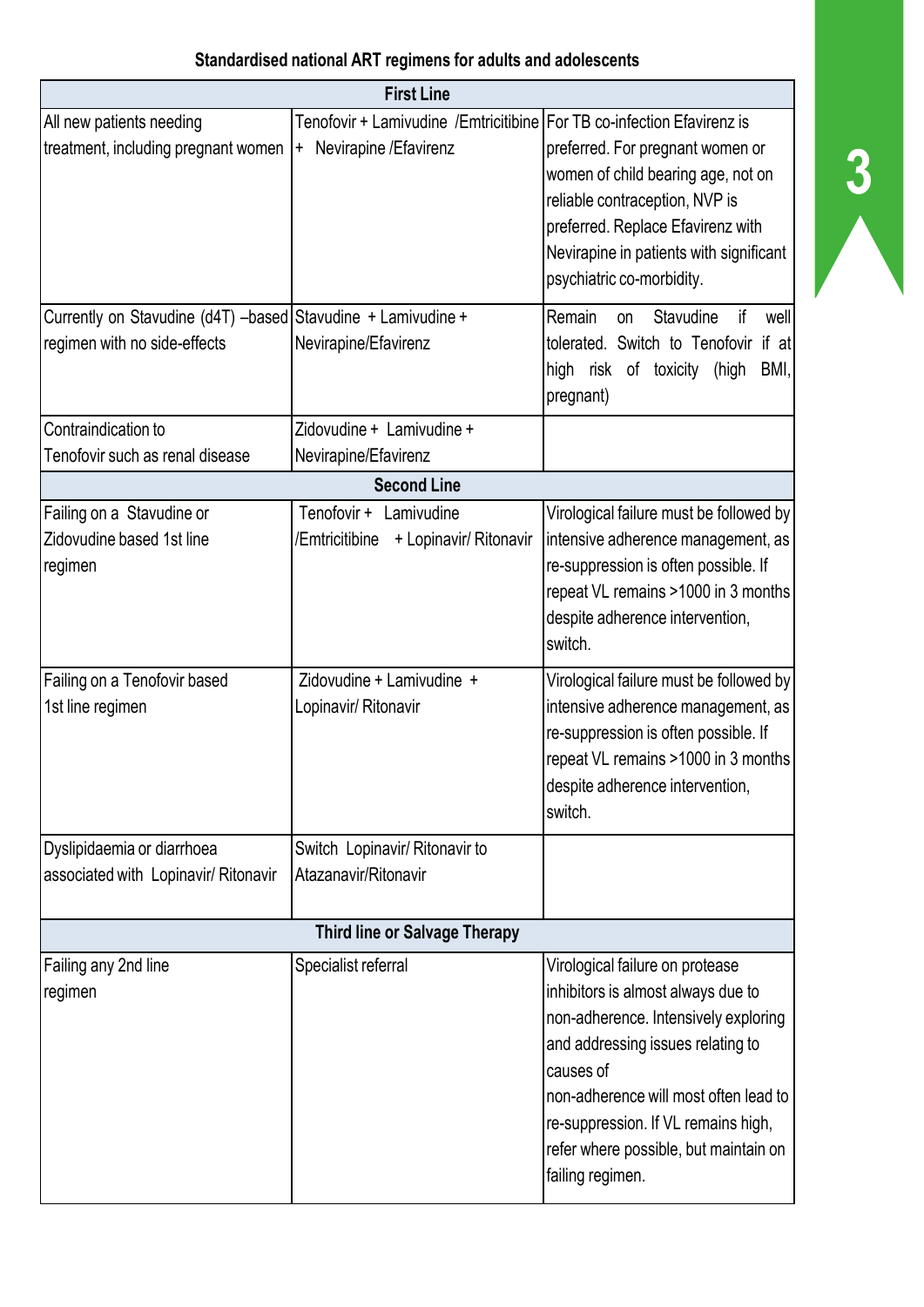Patients that develop TB while using ART should continue taking their antiretrovirals together with the TB treatment. Those on Lopinavir/Ritonavir should have their dose doubled slowly over two weeks; other medications can be continued unchanged. Treatment changes with Lopinavir/ Ritonavir to be continued until two weeks after completion of TB treatment.

## **Cotrimoxazole Prophylaxis**

Patients with a CD4 count of 200 or those on stage 2, 3 or 4 HIV diseases (including TB) need Cotrimoxazole prophylaxis. Dapsone is given to patients who have had a reaction to Cotrimoxazole.

#### **Immunizations**

Influenza vaccine is recommended annually prior to the influenza season for all HIV patients.

#### **Substituting ART**

There are times when treatment needs to be changed. This can happen when a patient experiences symptoms of drug toxicity due to immune recovery especially after initiation of ART. This however usually resolves spontaneously. Replacing the medicine causing side- effects may be all that is needed to clear the drug toxicity.

There are also instances when treatment needs to be switched due to virological failure. Virological failure is considered when the viral load is more than 1000 copies/ml on two occasions despite intensive adherence counselling. Virological failure is almost always related to poor adherence, often due to poor attention by the clinician to drug toxicity, or where social factors have not been addressed.

#### **Issues which impact adherence to treatment**

Personal, and/or environmental issues may hamper adherence to treatment. Personal issues can be internalised stigma, external discrimination, denial of diagnosis, unresolved grief reaction, lack of disclosure, guilt, alcohol and other substance abuse/addiction, mental illness and dementia.

Environmental issues relate to pill burden and side-effects of medication, income and food insecurity – underlying starvation, negative staff attitudes, lack of training of staff; perceived lack of caring by health facility and staff, shift work; time off work to attend appointments.

#### **Ways to promote adherence**

Patients need support from their medical team to adhere at all points of intervention including discussing a treatment plan that the patient can understand and commit to. Information needs to be given to patients about undesirable drug-drug interactions than can be caused by the use of herbs and other medications including over the counter preparations. These drug-drug interactions may lead to kidney and liver toxicity, and may even weaken the effect of antiretroviral drugs.

Additionally, missed appointments for medicine collection are a powerful predictor of poor adherence, and should trigger immediate questions about issues that may affect attendance and adherence.

Attendance and participation in a support group and having a treatment buddy can be beneficial. Regarding employment, patients should be encouraged to return to the job market as soon as it is possible, or to seek support. Employer support is also crucial for medical check-ups and monthly medication pick-ups.

#### **Nutrition**



#### **Follow-up blood tests**

Blood tests such as a CD4 count and Viral Load test will be monitored once treatment is started. Other blood tests such as full blood count, urea and creatinine, liver function tests and cholesterol may need monitoring depending on the treatment the patient takes.

#### **Resistance testing**

Resistance testing is recommended for all patients failing first-line NNRTI-based ARV regimens, with failure described as two VL measurements >1 000 RNA copies/

ml, with adherence and other issues addressed.

Resistance tests help to provide a fully sensitive pattern that may mean that the patient is not adhering to treatment; and also show the presence of resistance mutations so that the clinician, if possible together with an expert, can decide on the most appropriate second-line regimen. Resistance testing is also suggested for all patients failing second line PI-based ARV regimen.